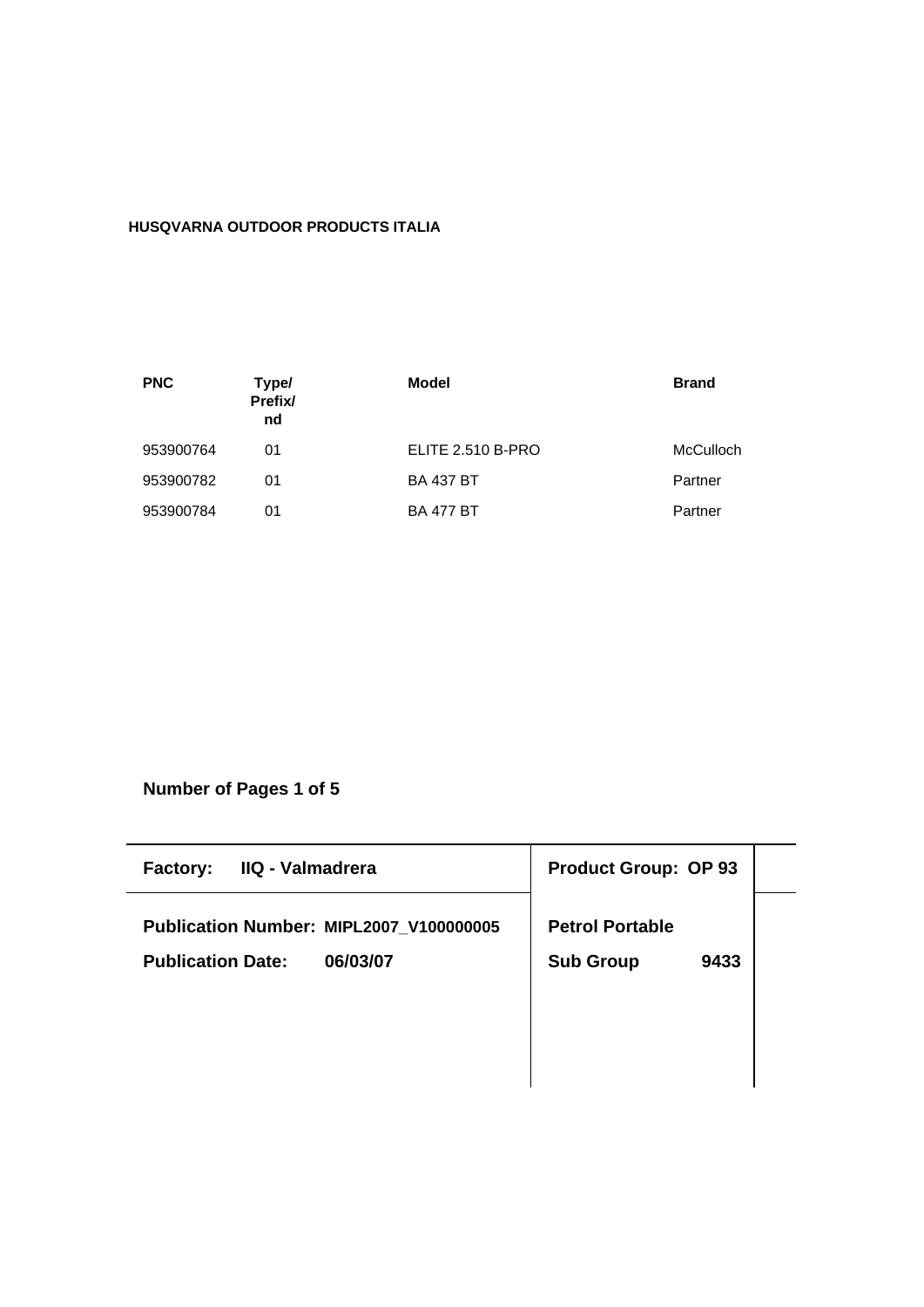# HUSQVARNA OUTDOOR PRODUCTS ITALIA **Publication No: MIPL2007\_V100000005** Page: 2 of 5

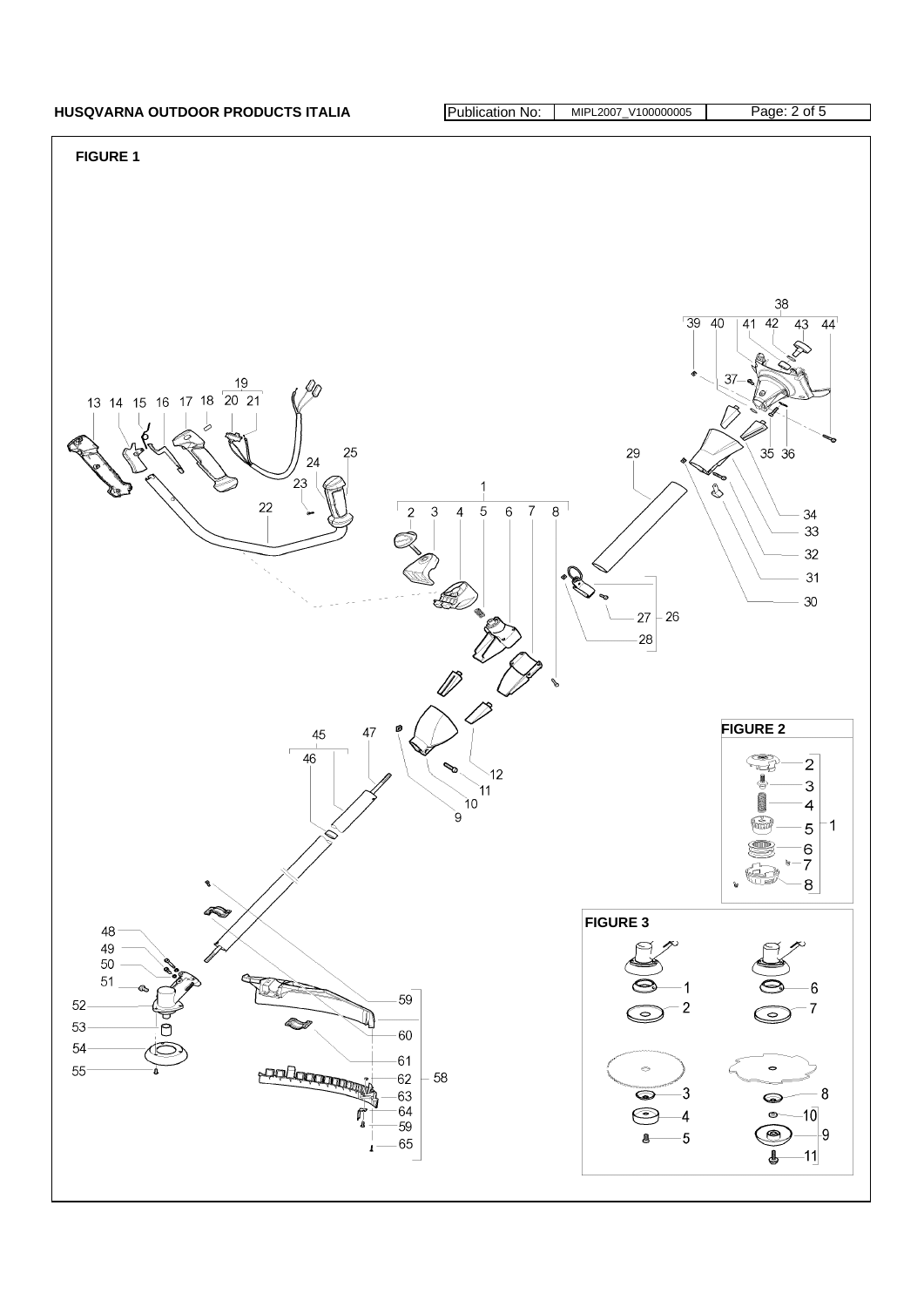## **HUSQVARNA OUTDOOR PRODUCTS ITALIA** Public

| Item           |           | <b>P/N McC</b> | <b>P/N ELX</b>  |                     | Qty DESCRIPTION             |                | Item                |                | P/N McC          | <b>P/N ELX</b>  | Qty            | <b>DESCRIPTION</b>           |
|----------------|-----------|----------------|-----------------|---------------------|-----------------------------|----------------|---------------------|----------------|------------------|-----------------|----------------|------------------------------|
|                |           |                |                 |                     |                             |                |                     |                |                  |                 |                |                              |
|                |           |                | <b>FIGURE 1</b> |                     |                             |                | 49                  |                | 236381           | 538236381       | 1              | screw m5x10                  |
| 1              |           | 243066         | 538243066       | $\mathbf{1}$        | clamp ass'y                 |                | 50                  |                | 236529           | 538236529       | 3              | grower                       |
| 2              | ۰         | 242917         | 538242917       | $\mathbf{1}$        | knob                        |                | 51                  |                | 240151           | 538240151       | 1              | screw M8x10                  |
| 3              | ٠         | 242898         | 538242898       | 1                   | handle clamp (upper half)   |                | 52                  |                | 240824           | 538240824       | 1              | gear box ass'y               |
| 4              | ٠         | 242897         | 538242897       | 1                   | handle clamp (lower half)   |                | 53                  |                | 247272           | 538247272       | 1              | spacer                       |
| 5              | ٠         | 242901         | 538242901       | $\mathbf{1}$        | spring                      |                | 54                  |                | 240767           | 538240767       | $\mathbf{1}$   | flange guard                 |
| 6              | ٠         | 243123         | 538243123       | $\mathbf 1$         | shaft clamp (upper half)    |                | 55                  |                | 240688           | 538240688       | 3              | screw+washer                 |
| 7              | ٠         | 242199         | 538242199       | 1                   | shaft clamp (lower half)    |                | 56                  |                | 242410           | 538242410       | 1              | flange                       |
| 8              | ٠         | 235803         | 538235803       | $\overline{4}$      | screw m5x25                 |                | 57                  |                | 241155           | 538241155       | 1              | string head shield           |
| 9              |           | 236642         | 538236642       | $\mathbf{1}$        | nut m6                      | А              | 58                  |                | 248960           | 538248960       | $\mathbf{1}$   | safety guard ass'y           |
| 10             |           | 242202         | 538242202       | 1                   | clamp                       |                | 59                  | $\bullet$      | 227563           | 538227563       | 4              | screw M5x18                  |
| 11             |           | 235910         | 538235910       | $\mathbf 1$         | screw 6x25                  |                | 60                  | $\bullet$      | 242636           | 538242636       | $\mathbf 1$    | clamp (upper half)           |
| 12             |           | 242196         | 538242196       | 2                   | antivibration               |                | 61                  | $\bullet$      | 242752           | 538242752       | $\mathbf{1}$   |                              |
| 13             |           | 242533         | 538242533       | 1                   | right handle (right half)   |                | 62                  | $\bullet$      | 229208           | 538229208       | $\overline{2}$ | clamp (lower half)<br>nut m5 |
| 14             |           | 242537         | 538242537       | 1                   |                             |                | 63                  | $\bullet$      | 242630           | 538242630       | 1              |                              |
| 15             |           | 242540         | 538242540       | $\mathbf{1}$        | throttle trigger            |                | 64                  | $\bullet$      |                  |                 | $\mathbf{1}$   | string head guard extension  |
| 16             |           | 242538         | 538242538       | 1                   | spring                      |                | 65                  | $\bullet$      | 241973<br>240862 | 538241973       | 1              | line cutter                  |
| 17             |           | 242534         | 538242534       | $\mathbf 1$         | safety trigger              |                |                     |                |                  | 538240862       |                | screw 4x18 - self threading  |
| 18             |           | 242648         |                 |                     | right handle (left half)    |                |                     |                |                  |                 |                |                              |
|                |           |                | 538242648       | 1                   | cap                         |                |                     |                |                  |                 |                |                              |
| С<br>-19<br>20 | $\bullet$ | 242607         | 538242607       | $\mathbf 1$         | wires ass'y                 |                |                     |                |                  | <b>FIGURE 2</b> |                |                              |
| C              |           | 242439         | 538242439       | $\mathbf 1$         | switch                      |                |                     |                |                  | 531025002       |                |                              |
| C<br>21        | ٠         | 243061         | 538243061       | 1                   | throttle cable              | A 1            |                     | $\bullet$      | 531025002        |                 | $\mathbf{1}$   | P 35 trimmer head            |
| 22             |           | 249249         | 538249249       | $\mathbf{1}$        | handle bar                  |                | 2                   |                | 537421501        | 537421501       | $\mathbf{1}$   | body                         |
| 23             |           | 240862         | 538240862       | 5                   | screw 4x18 - self threading |                | 3                   | $\bullet$      | 537427901        | 537427901       | $\mathbf{1}$   | adapter P35                  |
| 24             |           | 242535         | 538242535       | 1                   | left handle (right half)    | С              | $\overline{4}$      | $\bullet$      | 537186001        | 537186001       | 1              | spring T35                   |
| 25             |           | 242536         | 538242536       | 1                   | left handle (left half)     | C              | 5                   | $\bullet$      | 537421801        | 537421801       | 1              | knob                         |
| 26             |           | 228011         | 538228011       | 1                   | harness ring ass'y          | C<br>C         | 6                   | ۰              | 537421701        | 537421701       | $\mathbf{1}$   | spool (without line)         |
| 27             | $\bullet$ | 235911         | 538235911       | $\mathbf{1}$        | screw m6x12                 |                | $\overline{7}$<br>8 | ٠<br>$\bullet$ | 537419701        | 537419701       | 2              | bushing                      |
| 28             | $\bullet$ | 236642         | 538236642       | $\mathbf{1}$        | nut m6                      |                |                     |                | 537421601        | 537421601       | 1              | cover                        |
| 29             |           | 242726         | 538242726       | $\mathbf{1}$        | outer shaft                 |                |                     |                |                  |                 |                |                              |
| 30             |           | 236642         | 538236642       | $\mathbf{1}$        | nut m6                      |                |                     |                |                  |                 |                |                              |
| 31             |           | 241480         | 538241480       | $\mathbf 1$         | wires fastener              |                |                     |                |                  |                 |                |                              |
| 32             |           | 235910         | 538235910       | $\mathbf{1}$        | screw m6x25                 |                |                     |                |                  |                 |                |                              |
| 33             |           | 242197         | 538242197       | $\mathbf 1$         | joint cover                 |                |                     |                |                  |                 |                |                              |
| 34             |           | 242196         | 538242196       | $\overline{2}$<br>4 | antivibration               |                |                     |                |                  | <b>FIGURE 3</b> |                |                              |
| 35             |           | 235804         | 538235804       |                     | screw m5x30                 |                |                     |                |                  |                 |                |                              |
| 36             |           | 228139         | 538228139       | $\mathbf 1$         | male fast-on                | A 1<br>A 2     |                     |                | 242475           | 538242475       | 1              | flange                       |
| 37             |           | 240688         | 538240688       | $\mathbf 1$         | screw m5x14 + washer        |                |                     |                | 241155           | 538241155       | 1              | grass shield                 |
| 38             |           | 242626         | 538242626       | 1                   | joint ass'y                 | A <sub>3</sub> |                     |                | 229834           | 538229834       | 1              | flange                       |
| 39             | $\bullet$ | 236642         | 538236642       | 1                   | nut m6                      | А              | $\overline{4}$      |                | 236596           | 538236596       | 1              | cup                          |
| 40             |           | 236378         | 538236378       | $\mathbf{1}$        | seeger D. 15                | A 5            |                     |                | 229842           | 538229842       | 1              | cup screw                    |
| 41             | $\bullet$ | 235918         | 538235918       | 1                   | ball bearing                | A 6            |                     |                | 242410           | 538242410       | 1              | flange                       |
| 42             | $\bullet$ | 235899         | 538235899       | 1                   | seeger D. 32                | A 7            |                     |                | 241155           | 538241155       |                | grass shield                 |
| 43             | ٠         | 227284         | 538227284       | 1                   | clutch drum                 | A 8            |                     |                | 229834           | 538229834       | 1              | flange                       |
| 44             | $\bullet$ | 235910         | 538235910       | 1                   | screw m6x25                 | A 9            |                     |                | 240809           | 538040809       | 1              | idle cup                     |
| 45             |           | 240830         | 538240830       | 1                   | inner shaft ass'y           |                | 10                  | $\bullet$      | 240807           | 538240807       | 1              | spacer                       |
| 46             | $\bullet$ | 236383         | 538236383       | 5                   | bushing ass'y               |                | A 11 .              |                | 240806           | 538240806       | 1              | idle cup screw               |
| 47             |           | 229829         | 538229829       | 1                   | drive shaft                 |                |                     |                |                  |                 |                |                              |
| 48             |           | 235804         | 538235804       | 2                   | screw m5x30                 |                |                     |                |                  |                 |                |                              |

| ation No: |                | MIPL2007 V100000005 | Page: 3 of 5 |                             |  |  |  |
|-----------|----------------|---------------------|--------------|-----------------------------|--|--|--|
| Item      | <b>P/N McC</b> | <b>P/N ELX</b>      | Qty          | <b>DESCRIPTION</b>          |  |  |  |
|           |                |                     |              |                             |  |  |  |
| 49        | 236381         | 538236381           | 1            | screw m <sub>5x10</sub>     |  |  |  |
| 50        | 236529         | 538236529           | 3            | grower                      |  |  |  |
| 51        | 240151         | 538240151           | 1            | screw M8x10                 |  |  |  |
| 52        | 240824         | 538240824           | 1            | gear box ass'y              |  |  |  |
| 53        | 247272         | 538247272           | 1            | spacer                      |  |  |  |
| 54        | 240767         | 538240767           | 1            | flange guard                |  |  |  |
| 55        | 240688         | 538240688           | 3            | screw+washer                |  |  |  |
| 56        | 242410         | 538242410           | 1            | flange                      |  |  |  |
| 57        | 241155         | 538241155           | 1            | string head shield          |  |  |  |
| 58<br>A   | 248960         | 538248960           | 1            | safety quard ass'y          |  |  |  |
| 59        | 227563         | 538227563           | 4            | screw M5x18                 |  |  |  |
| 60        | 242636         | 538242636           | 1            | clamp (upper half)          |  |  |  |
| 61        | 242752         | 538242752           | 1            | clamp (lower half)          |  |  |  |
| 62        | 229208         | 538229208           | 2            | nut m <sub>5</sub>          |  |  |  |
| 63        | 242630         | 538242630           | 1            | string head quard extension |  |  |  |
| 64        | 241973         | 538241973           | 1            | line cutter                 |  |  |  |
| 65        | 240862         | 538240862           | 1            | screw 4x18 - self threading |  |  |  |

|                | <b>FIGURE 2</b> |           |           |           |   |                      |  |  |  |  |  |  |  |
|----------------|-----------------|-----------|-----------|-----------|---|----------------------|--|--|--|--|--|--|--|
| A 1            |                 |           | 531025002 | 531025002 |   | P 35 trimmer head    |  |  |  |  |  |  |  |
|                | $\mathbf{2}$    | ٠         | 537421501 | 537421501 | 1 | body                 |  |  |  |  |  |  |  |
|                | 3               | ٠         | 537427901 | 537427901 | 1 | adapter P35          |  |  |  |  |  |  |  |
| $C_4$          |                 | ٠         | 537186001 | 537186001 | 1 | spring T35           |  |  |  |  |  |  |  |
| C 5            |                 | ٠         | 537421801 | 537421801 | 1 | knob                 |  |  |  |  |  |  |  |
| C <sub>6</sub> |                 | ٠         | 537421701 | 537421701 |   | spool (without line) |  |  |  |  |  |  |  |
| C              | 7               | $\bullet$ | 537419701 | 537419701 | 2 | bushing              |  |  |  |  |  |  |  |
|                | 8               | ٠         | 537421601 | 537421601 |   | cover                |  |  |  |  |  |  |  |

| <b>FIGURE 3</b> |   |        |           |   |                |  |  |  |  |  |  |
|-----------------|---|--------|-----------|---|----------------|--|--|--|--|--|--|
| A 1             |   | 242475 | 538242475 | 1 | flange         |  |  |  |  |  |  |
| A 2             |   | 241155 | 538241155 | 1 | grass shield   |  |  |  |  |  |  |
| A 3             |   | 229834 | 538229834 | 1 | flange         |  |  |  |  |  |  |
| A 4             |   | 236596 | 538236596 | 1 | cup            |  |  |  |  |  |  |
| A 5             |   | 229842 | 538229842 | 1 | cup screw      |  |  |  |  |  |  |
| A 6             |   | 242410 | 538242410 | 1 | flange         |  |  |  |  |  |  |
| A 7             |   | 241155 | 538241155 | 1 | grass shield   |  |  |  |  |  |  |
| A 8             |   | 229834 | 538229834 | 1 | flange         |  |  |  |  |  |  |
| A 9             |   | 240809 | 538040809 | 1 | idle cup       |  |  |  |  |  |  |
| 10              | ٠ | 240807 | 538240807 | 1 | spacer         |  |  |  |  |  |  |
| 11<br>А         | ٠ | 240806 | 538240806 | 1 | idle cup screw |  |  |  |  |  |  |

A=ALTA ROTAZIONE A=HIGH MOVING A=HAUTE DEMANDE A=GROBE NACHFRAGE B=MEDIA ROTAZIONE B=MEDIUM MOVING B=MEDIUM MOVING B=MOYENNE DEMANDE C=ALTA ROTAZIONE C=SLOW MOVING C=BASSE DEMANDE C=WENIGE NACHFRAGE NUOVI CODICI NEW P. NUMBERS NOUVELLES REFERENCES NEU CODEX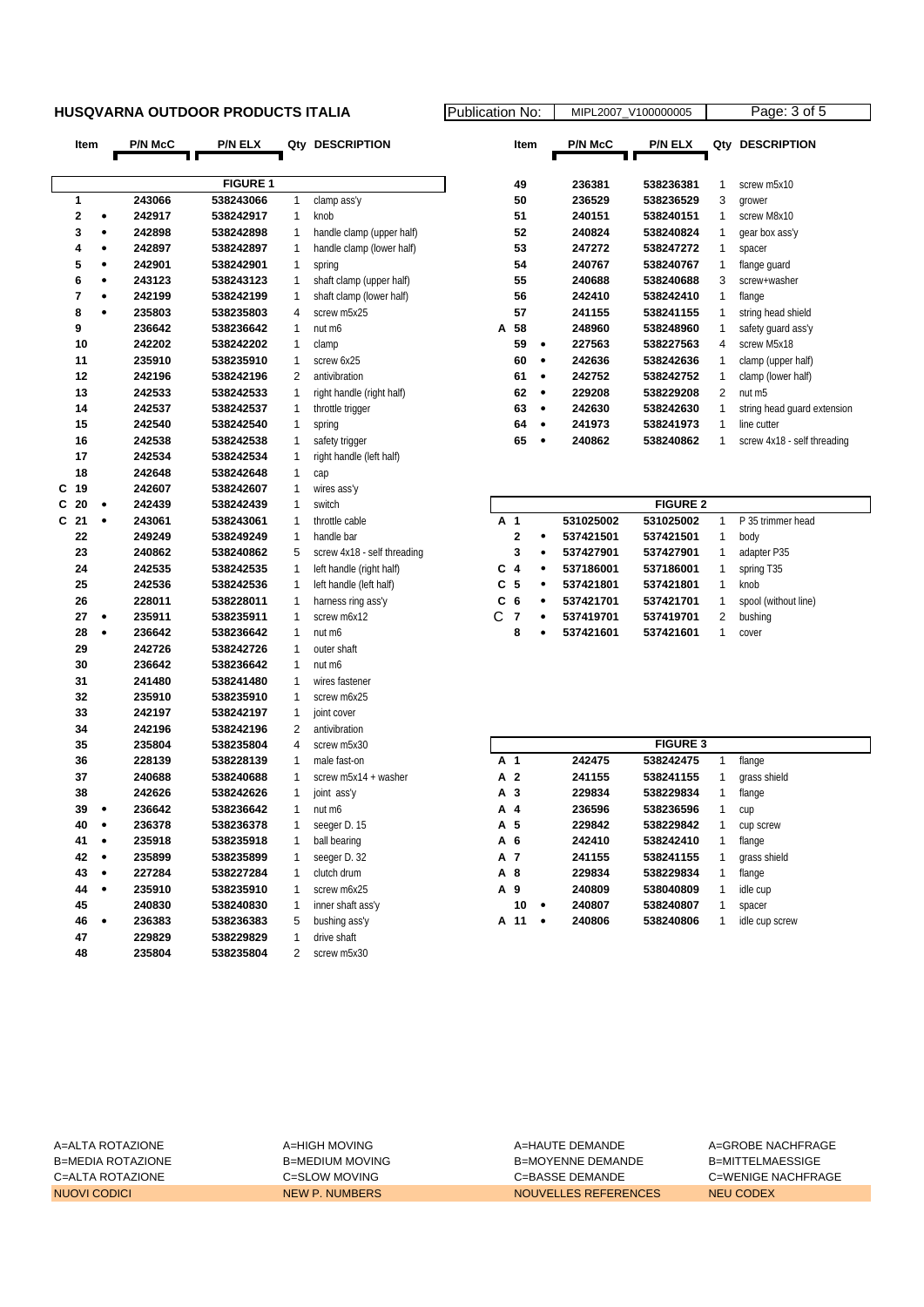HUSQVARNA OUTDOOR PRODUCTS ITALIA **Publication No: MIPL2007\_V100000005** Page: 4 of 5